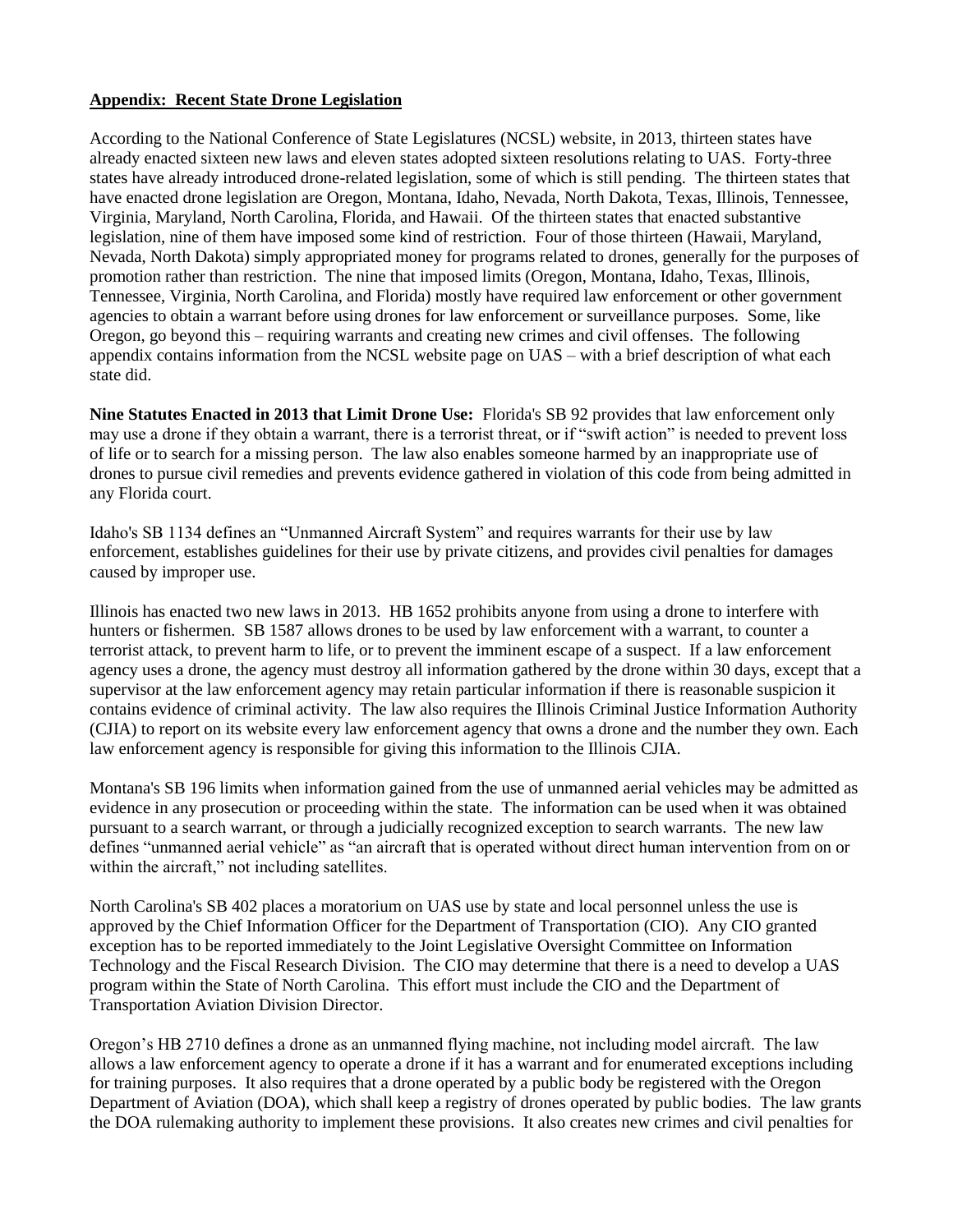mounting weapons on drones and interfering with or gaining unauthorized access to public drones. Under certain conditions a landowner can bring an action against someone flying a drone lower than 400 feet over their property. The law also requires that the DOA must report to legislative committees on the status of federal regulations and whether UAV's operated by private parties should be registered in a manner similar to the requirement for other aircraft.

Tennessee's SB 796 addresses the use of drones by law enforcement. The new law enables law enforcement to use drones in compliance with a search warrant, to counter a high-risk terrorist attack and if swift action is needed to prevent imminent danger to life. Evidence obtained in violation of this law is not admissible in state criminal prosecutions. Additionally, those wronged by such evidence can seek civil remedy.

Texas's HB 912 enumerates 19 lawful uses for unmanned aircraft, including their use in airspace designated as an FAA test site, their use in connection with a valid search warrant and their use in oil pipeline safety and rig protection. The law creates two new crimes, the illegal use of an unmanned aircraft to capture images and the offense of possessing or distributing the image; both offenses are class C misdemeanors. "Image" is defined in the law as any sound wave, thermal, ultraviolet, visible light or other electromagnetic waves, odor, or other conditions existing on property or an individual located on the property. Additionally, the measure requires the Department of Public Safety to adopt rules for use of UAS by law enforcement and mandates that law enforcement agencies in communities of over 150,000 people make annual reports on their use. Texas HCR 217 altered reporting requirements from the original HB 912.

On April 3, 2013, Virginia enacted the first state drone laws in the country with the passage of HB 2012 and SB 1331. The new laws prohibit drone use by any state agencies "having jurisdiction over criminal law enforcement or regulatory violations" or units of local law enforcement until July 1, 2015. Numerous exceptions to the ban are enumerated including enabling officials to deploy drones for Amber Alerts, Blue Alerts and use by the National Guard, by higher education institutions and search and rescue operations. The enacted bills also require the Virginia Department of Criminal Justice Services and other state agencies to research and develop model protocols for drone use by law enforcement in the state. They are required to report their findings to the General Assembly and governor by Nov. 1, 2013.

**Four Statutes Enacted in 2013 that Promote Drone Use:** Maryland's HB 100 appropriated \$500,000 for the state's unmanned aerial system test site, one of the six test sites chosen by the FAA pursuant to FMRA.

Hawaii's SB 1221 appropriates \$100,000 in funds for two staff positions, contracted through the University of Hawaii, to plan for the creation of three degree and training programs on advanced aviation. One of the programs is a professional unmanned aircraft systems pilot program administered through Hawaii Community College.

Nevada's AB 507 appropriated \$4,000,000 to the interim Finance Committee for allocation to the Governor's Office of Economic Development for the Unmanned Aerial Vehicle (UAV) program. The Nevada site was selected as an FAA test site.

North Dakota law, SB 2018 grants \$1 million from the state general fund to pursue designation as a Federal Aviation Administration unmanned aircraft systems test site. The site was subsequently selected, which authorized an appropriation of an additional \$4 million.

**Resolutions Favoring Expanded Drone Use**: Alaska adopted HCR 6 creating a legislative Task Force on UAS. The task force is charged with creating written recommendations and legislation that allows for UAS to be used in a way that protects privacy. In addition to members of the legislature, the task force will be comprised of representatives from state agencies, aviation organizations and academia. The task force must provide an initial report of its findings by Jan. 15, 2014, and a final report by July 1, 2014.

Indiana adopted a resolution (SR 27) urging their legislative council to study UAS issues.